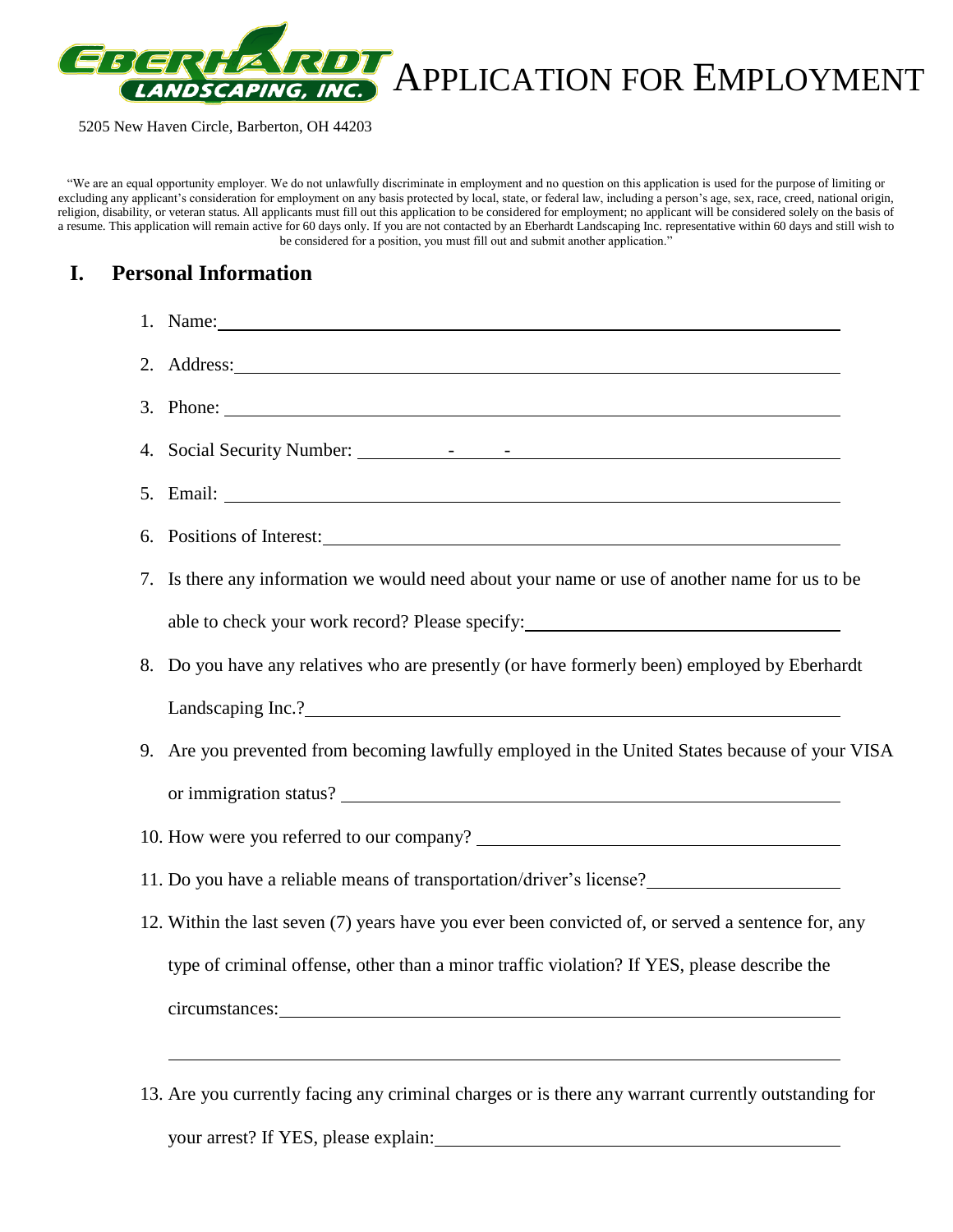

# **II. Employment Record (Please include all employment for the past five (5) years.)**

| Start:      | End: | Company Name:       | Phone: |
|-------------|------|---------------------|--------|
| Supervisor: |      | Address:            |        |
| Position:   |      | Describe Work:      |        |
| Last Wage:  |      | Reason for Leaving: |        |
|             |      |                     |        |
| Start:      | End: | Company Name:       | Phone: |
| Supervisor: |      | Address:            |        |
| Position:   |      | Describe Work:      |        |
| Last Wage:  |      | Reason for Leaving: |        |
|             |      |                     |        |
| Start:      | End: | Company Name:       | Phone: |
| Supervisor: |      | Address:            |        |
| Position:   |      | Describe Work:      |        |
| Last Wage:  |      | Reason for Leaving: |        |
|             |      |                     |        |
| Start:      | End: | Company Name:       | Phone: |
| Supervisor: |      | Address:            |        |
| Position:   |      | Describe Work:      |        |
| Last Wage:  |      | Reason for Leaving: |        |
|             |      |                     |        |
| Start:      | End: | Company Name:       | Phone: |
| Supervisor: |      | Address:            |        |
| Position:   |      | Describe Work:      |        |
| Last Wage:  |      | Reason for Leaving: |        |

May we contact your current employer for a reference?<br>
<u>May we contact your current employer for a reference?</u>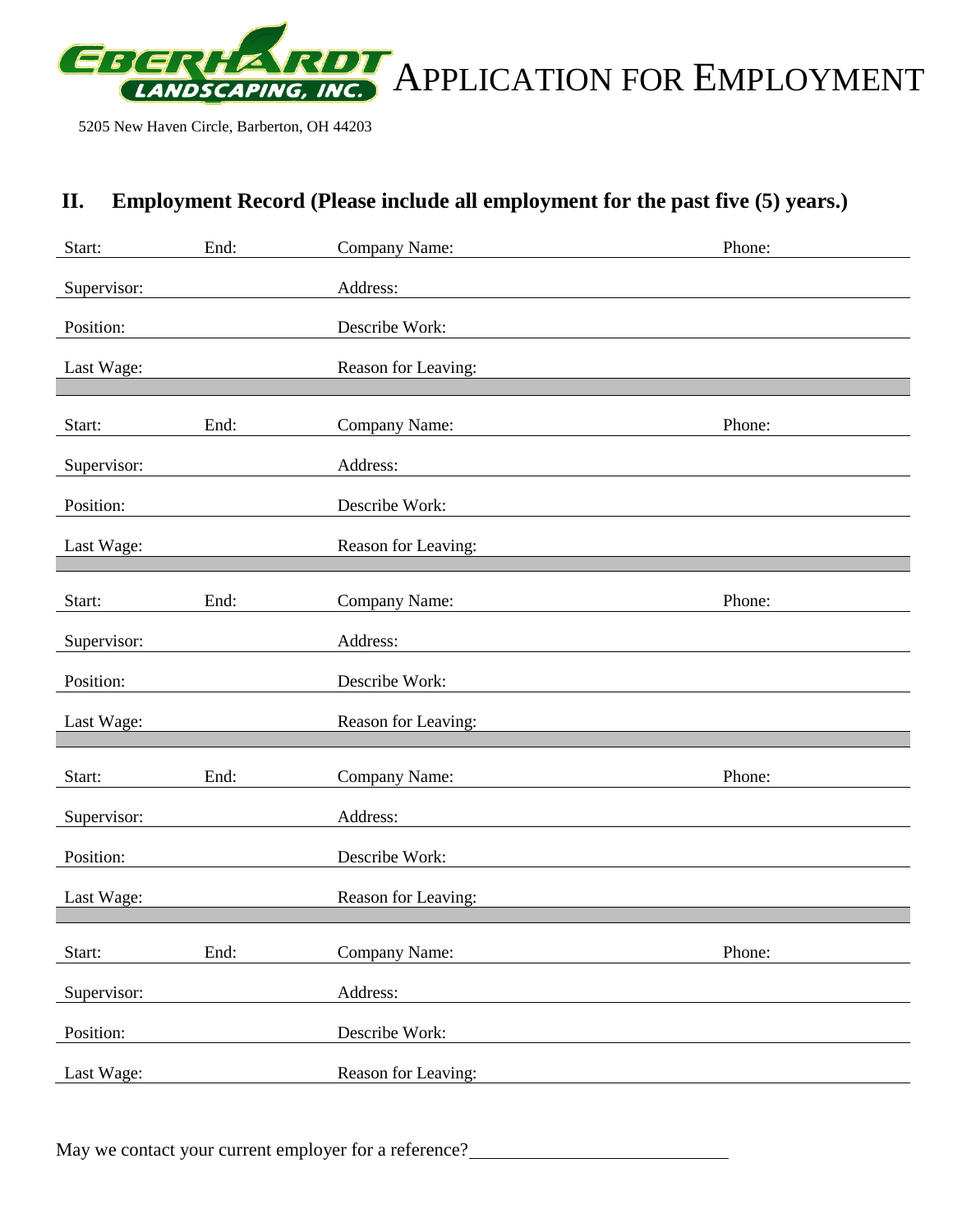

## **III. Educational History**

|                                                                                                                                 | Years Completed:                                                                                                                    | Diploma/Degree: |
|---------------------------------------------------------------------------------------------------------------------------------|-------------------------------------------------------------------------------------------------------------------------------------|-----------------|
| High School:                                                                                                                    |                                                                                                                                     |                 |
| College:                                                                                                                        |                                                                                                                                     |                 |
| Other:                                                                                                                          |                                                                                                                                     |                 |
|                                                                                                                                 |                                                                                                                                     |                 |
| IV.                                                                                                                             | <b>References</b> (Please do not include family members or previous employers.)                                                     |                 |
| Name:                                                                                                                           |                                                                                                                                     |                 |
| Address                                                                                                                         |                                                                                                                                     |                 |
| Phone:                                                                                                                          |                                                                                                                                     |                 |
| Years Known:                                                                                                                    | Occupation:                                                                                                                         |                 |
| <u> 1989 - Johann Barn, fransk politik amerikansk politik (</u>                                                                 |                                                                                                                                     |                 |
| Name:                                                                                                                           |                                                                                                                                     |                 |
| Address<br><u> 1980 - Johann Barbara, martin amerikan basar dan berasal dalam basa dalam basar dalam basar dalam basar dala</u> |                                                                                                                                     |                 |
| Phone:                                                                                                                          |                                                                                                                                     |                 |
| Years Known:                                                                                                                    | <u> 1980 - Andrea Brasil, amerikan basar basal dan berasal dalam basal dalam basal dalam basal dalam basal dalam</u><br>Occupation: |                 |
|                                                                                                                                 |                                                                                                                                     |                 |
| V.<br><b>Work Availability</b>                                                                                                  | 1. If your application receives favorable consideration, when are you able to begin work?                                           |                 |
|                                                                                                                                 |                                                                                                                                     |                 |
|                                                                                                                                 | 2. Are you able to meet the attendance requirements of the position?                                                                |                 |
|                                                                                                                                 | 3. Do you have any objection to working in excess of 40 hours per week?                                                             |                 |
|                                                                                                                                 | 4. Can you work over forty (40) hours per week without prior notice?                                                                |                 |
|                                                                                                                                 | 5. Can you work over eight (8) hours per day without prior notice?                                                                  |                 |

## **VI. Salary/Hourly Rate Requirements**

1. If your application receives favorable consideration, what salary/hourly rate would you require?

\$ per